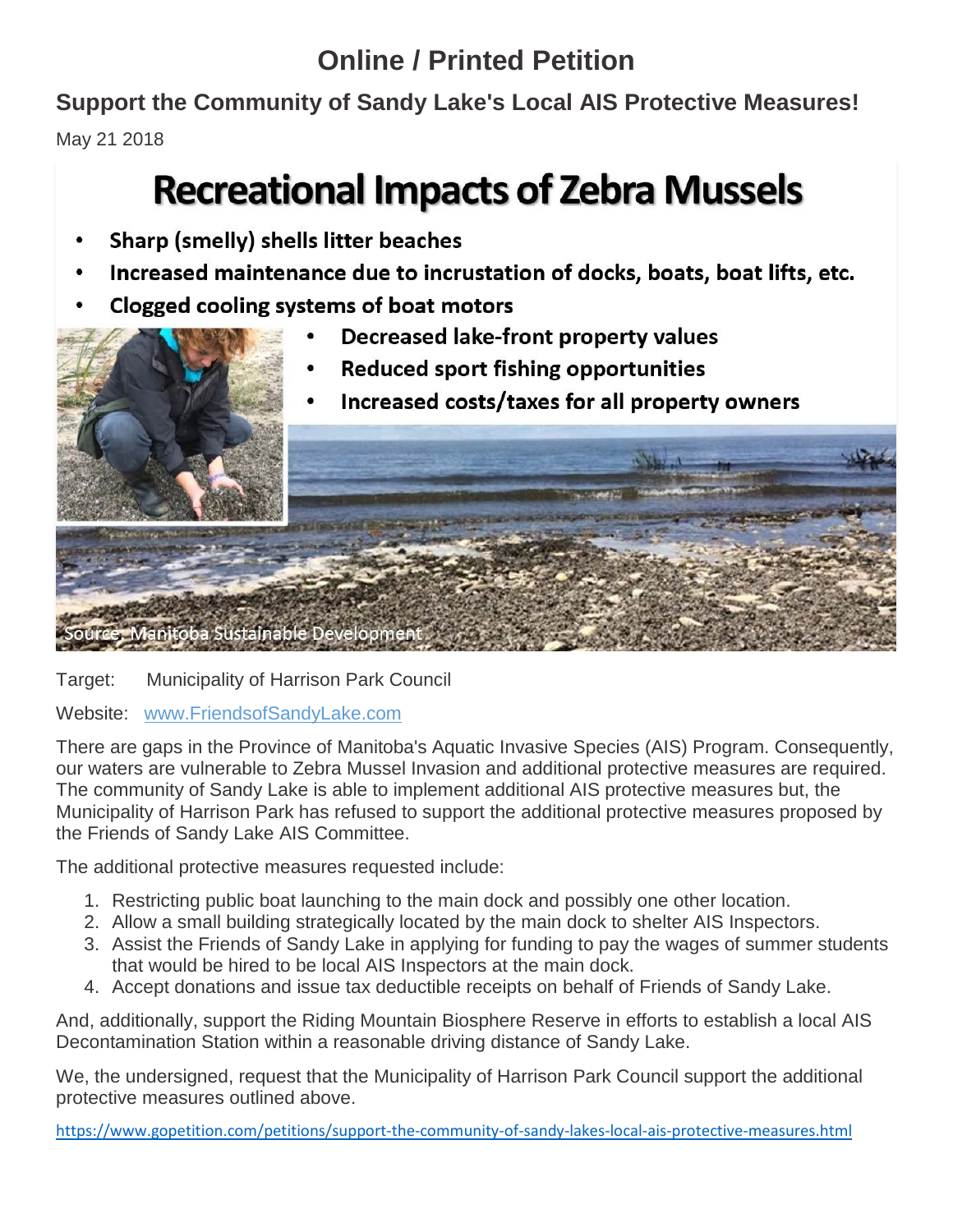On May 21, 2018, Friends of Sandy Lake started to collect signatures on a petition requesting the Municipality of Harrison Park

*"Support the Community of Sandy Lake's Proposed Local AIS Protective Measures".*

#### Petition Objectives

- 1. Create awareness of the Zebra Mussel issue by talking with residents and property owners within the Local Urban District (LUD) and the area surrounding Sandy Lake.
- 2. Distribute the Zebra Mussel fact sheets and answer questions regarding AIS.
- 3. Show Council there is support from rate payers for the proposed additional AIS Protective measures.

#### Results of the survey

At this point, we have collected 300+ signatures from individuals in our community.

The majority of individuals that signed this petition own property here and pay property taxes to the Municipality of Harrison Park. We made a point of collecting signatures from permanent residents that do not have lake front property. Fewer than 10 individuals did not sign the petition because they felt it would inconvenience them.

#### Where are we now?

- 1. Together we have updated the Provincial AIS Signs at our lakes.
- 2. The Municipality has printed the "Don't Move a Mussel" fact sheets and posters which have been placed at various businesses and distributed at a number of events.
- 3. The Municipality is printing the "Don't Move a Mussel" posters as part of the property tax assessment information that we will all receive soon.
- 4. The Municipality has provided space at the Sandy Lake Fire Hall at no cost for the AIS Inspector training course that was given by the Province on June 1, this year.
- 5. The Friends of Sandy Lake AIS Committee has recruited a few members of the community to conduct voluntary AIS inspections at the main dock. (Doreen and Lloyd both attended this training and we are looking forward to seeing them out there doing inspections with us.)
- 6. The Friends of Sandy Lake AIS Committee has made arrangements with Candace Parks, the AIS Specialist for the Province, to allow our local AIS Inspectors to send them the necessary information so that a boater with a high risk watercraft can be issued an "legal decontamination order" to have their watercraft decontaminated before launching into a waterway.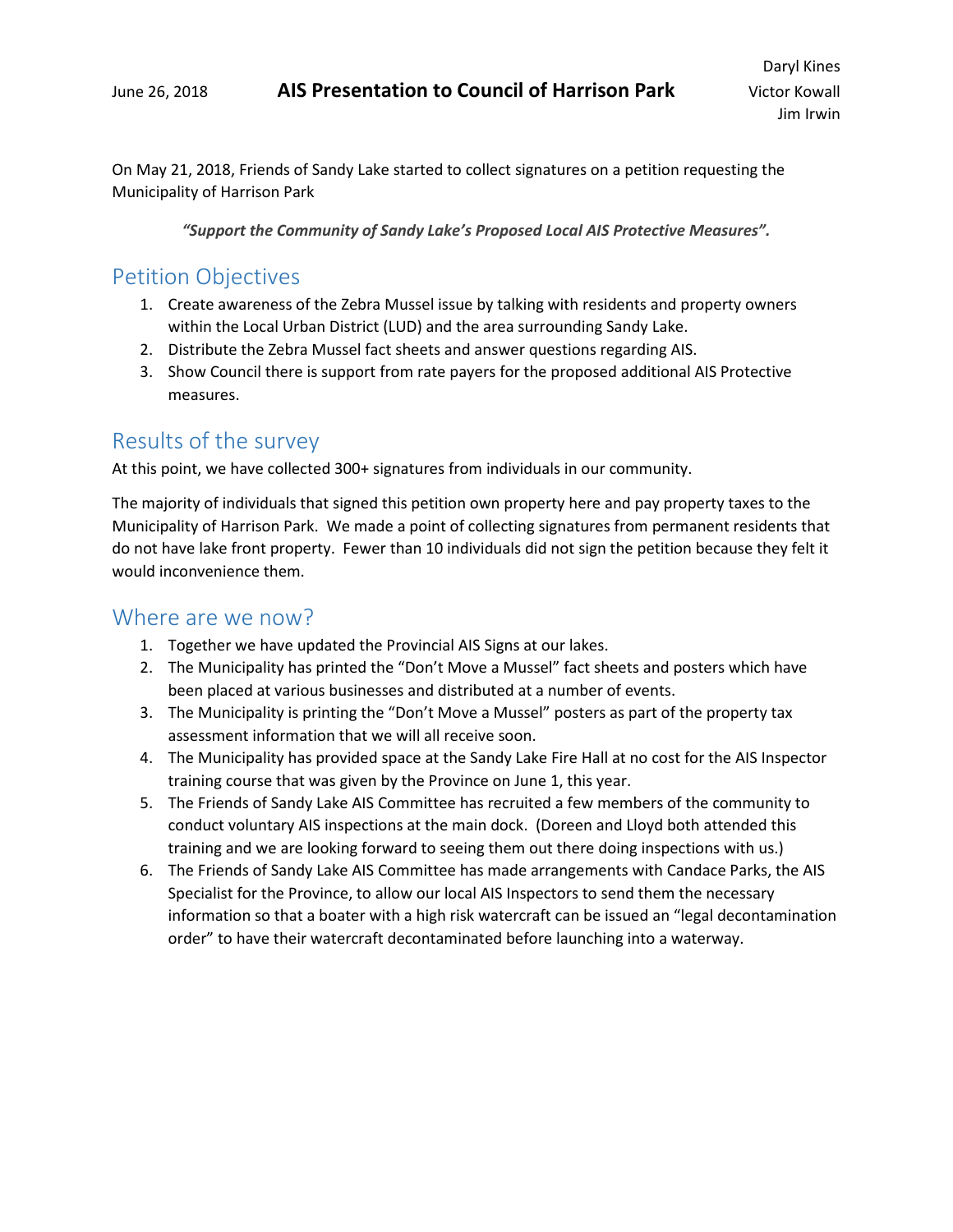#### Where are we going?

After the AIS Inspector training was completed, an impromptu meeting occurred. It included individuals from our municipality, other municipalities, members of the Friends of Sandy Lake, the Riding Mountain Biosphere Reserve, a guest from Gull Lake, Candace Parks from the Province and others. Open, frank discussions took place and a number of things were clarified.

As a result of this discussion, it became clear to the Friends of Sandy Lake AIS Committee that:

 The Friends of Sandy Lake AIS Committee needs to start an incorporated, not-for-profit entity in order to apply for grants, accept donations from businesses and hire staff as Local AIS Inspectors at Sandy Lake's main dock.

This means that we are no longer requesting item #3 of the petition.

 Jim Irwin, Chair of the Riding Mountain Biosphere Reserve, has approached a number of Municipalities within the Biosphere to establish one or more decontamination stations where the costs would be shared between municipalities and hopefully the Province of Manitoba.

As per this petition, we are asking the Municipality of Harrison Park to support the efforts of the Riding Mountain Biosphere Reserve to establish an AIS Decontamination Station within a reasonable driving distance of Sandy Lake.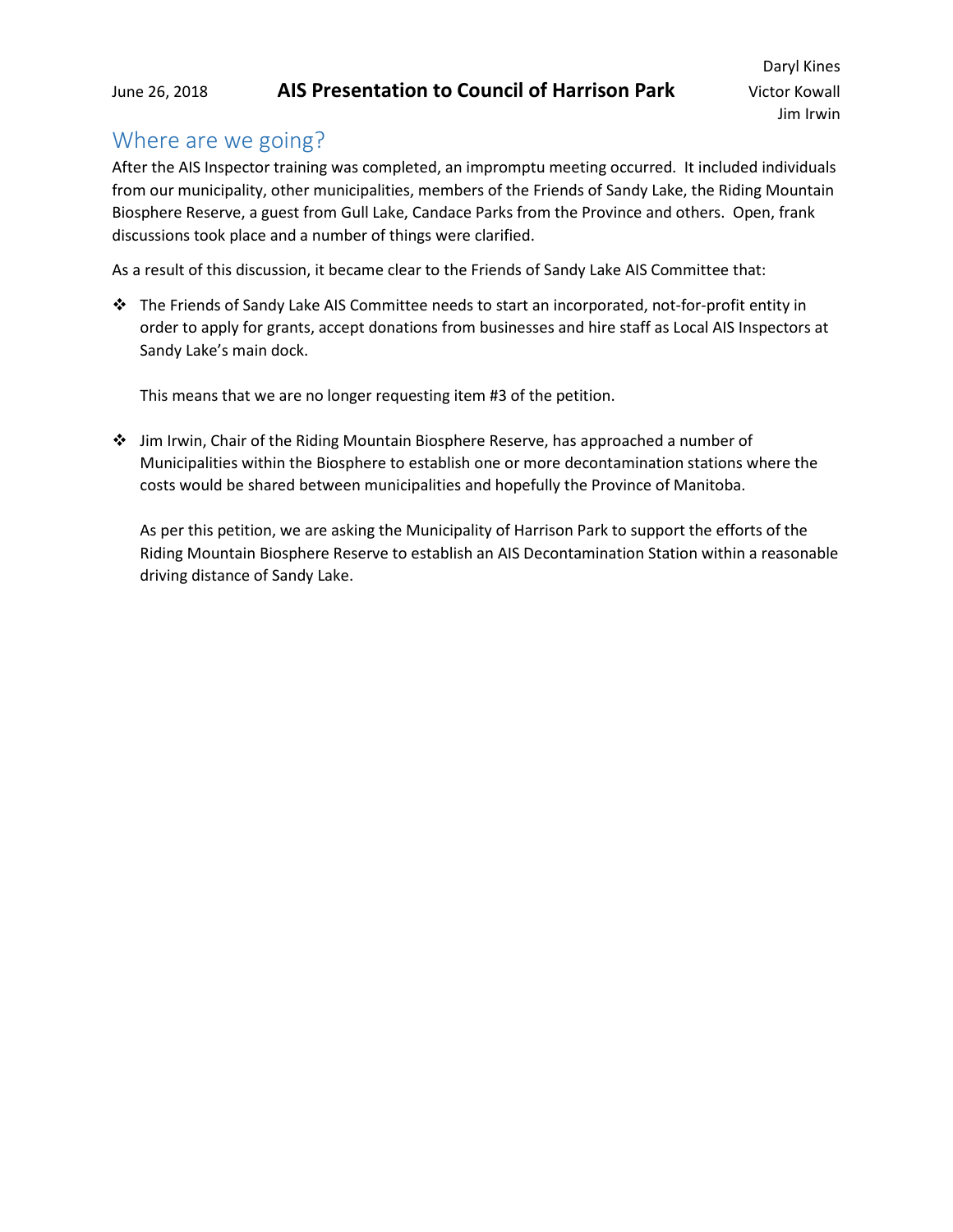#### What do we need from the Municipality now?

1. "Restricting boat launching to the main dock and possibly one other location."

We request council:

- a. Approve the installation of additional Provincial StopAIS signs around Sandy Lake where car top and trailered watercraft could launch. (as per Council's Motion 143/2017)
- b. Pay for and have the prescriptive sign (attached) below the provincial StopAIS sign. (as per Council's Motion 143/2017)
- c. Schedule a special meeting with council, the LUD of Sandy Lake and the Friends of Sandy Lake AIS Committee to discuss how best to proceed with restricting boat launching locations.
- 2. "Allow a small building strategically located by the main dock to shelter AIS Inspectors"

We request council grant this request.

We have met with the LUD of Sandy Lake and they have approved this request. The LUD will determine the location of the building and the building would be able to be removed from the site if necessary as it would be on skids.



The building shown above is used by RMNP for their Clear Lake AIS Inspectors.

Friends of Sandy Lake would raise funds for a building similar to this. This building is expected to cost \$2,500.

We need this building to shelter the Sandy Lake AIS Inspectors and to house a wireless Internet connection. The Internet connection is necessary in order to send information to the Province if our AIS Inspectors encounter a high risk boat that must be decontaminated before launching.

Friends of Sandy Lake would also cover the costs of connecting the building to power and the Internet. This has also been discussed with the LUD of Sandy Lake and they have approved it.

The only cost that we are asking the Municipality to cover is the cost of electricity to power the small building. This is estimated to be less than \$200 per season. This was also discussed with the LUD and they have approved this as well.

**The total cost to the Municipality for this item is \$200 per year.** If necessary, Friends of Sandy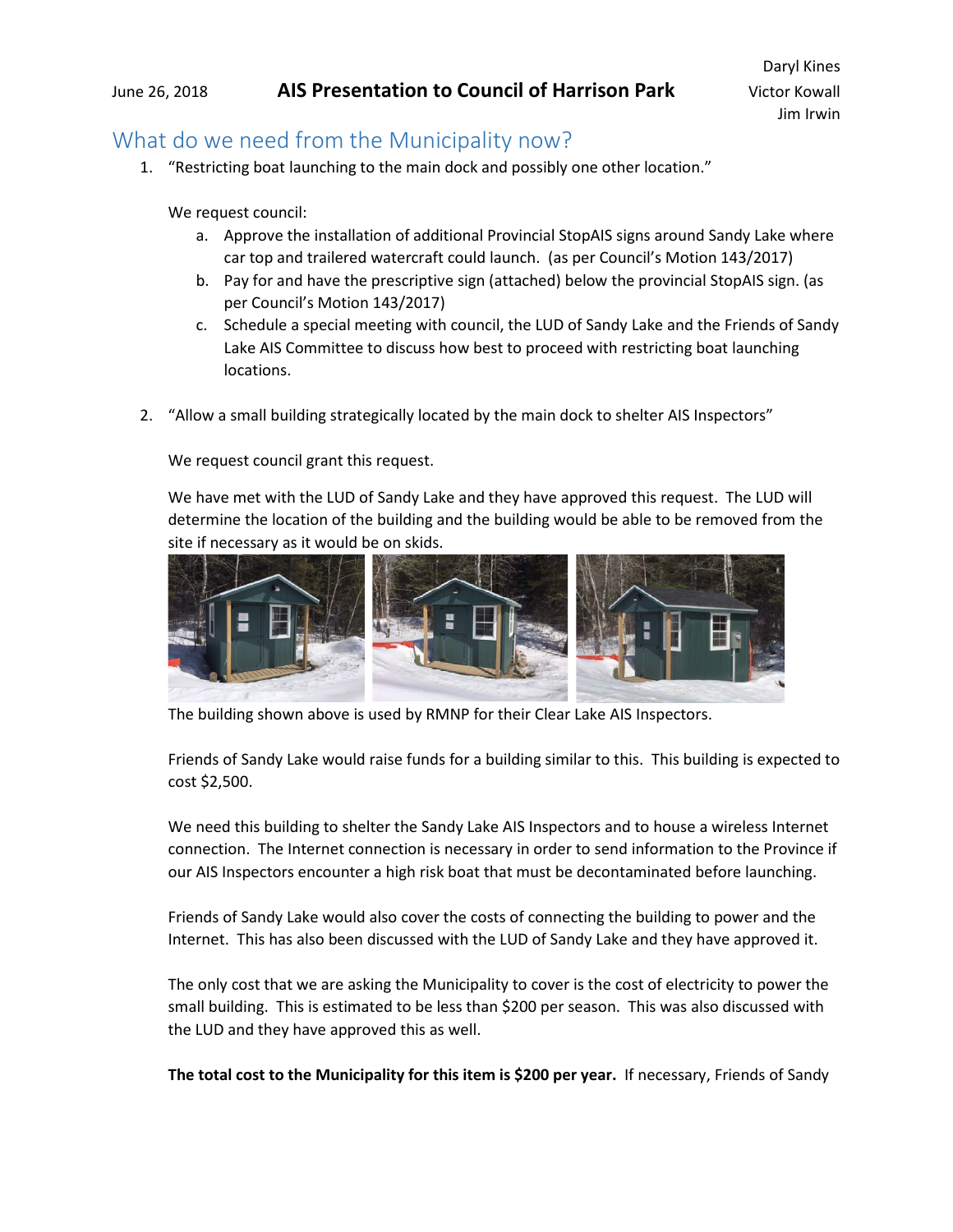Lake will raise this amount each year.

3. "Assist the Friends of Sandy Lake in applying for funding to pay the wages of summer students that would be hired to be local AIS Inspectors at the main dock."

As mentioned earlier in this document, we are no longer requesting this item.

4. "Accept donations and issue tax deductible receipts on behalf of Friends of Sandy Lake."

We request council grant this request.

When we incorporate, we will not have "Charitable" status, therefore will not be able to issue tax deductible receipts. We will be able to give receipts for funds received and this is acceptable to businesses as it is an expense for them.

#### **This concludes the items requested in the petition.**